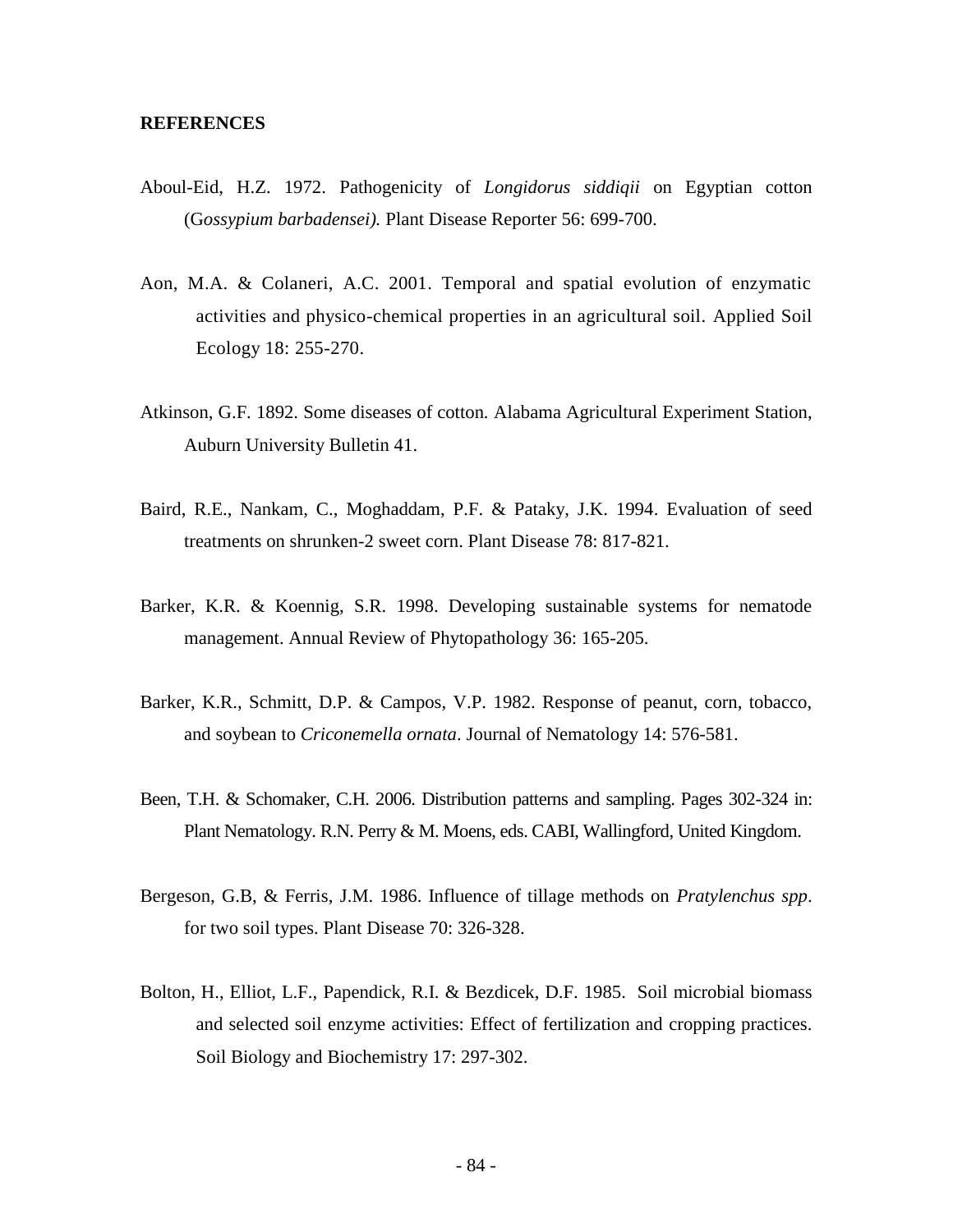- Bridge, J. 1987. Control strategies in subsistence agriculture. Pages 389-420 in: Principles and practice of nematode control in crops*.* R.H. Brown & B.R. Kerry, eds. Academic Press, Australia.
- Buyer, J.S., Drinkwater, L.E. 1997. Comparison of substrate utilisation assay and fatty acid analyses of soil microbial communities. Journal of Microbiological Methods 30: 3-11.
- Chambers, K.R. 1987a. Epidemiology of maize root rot in South Africa. Journal of Phytopathology 118: 84-93.
- Chambers K.R. 1987b. Ability of fungal isolates from maize and sorghum to infect roots and reduce seedling emergence of two maize hybrids. Plant Disease 71:736-739.
- Channon, P. & Farina M.P.W. 1991. Are soil-borne diseases depressing yields of continuouslygrown maize in Natal? South African Journal of Plant and Soil 8: 141-145.
- Conn, K.L.,Tenuta, M. & Lazarovits, G. 2005. Liquid swine manure can kill *Verticillium dahliae* microsclerotia in soil by volatile fatty acid, nitrous acid, and ammonia toxicity. Phytopathology 95: 28-35.
- Deacon, J.W. & Scott, D.B. 1983. *Phialophora zeicola* sp. nov., and its role in the root rot-stalk rot complex of maize. Transactions of the British Mycological Society 81: 247-262.
- Deep I.W. & Lipps, P.E. 1996. Recovery of *Pythium arrhenomanes* and its virulence to corn. Crop Protection 15: 85-90.
- Demeure, Y., Freckman, D.W. & Van-Gundy, S D. 1979. In vitro response of four species of nematodes to desiccation and discussion of this and related phenomena. Revue de Nématologie 2: 203-210.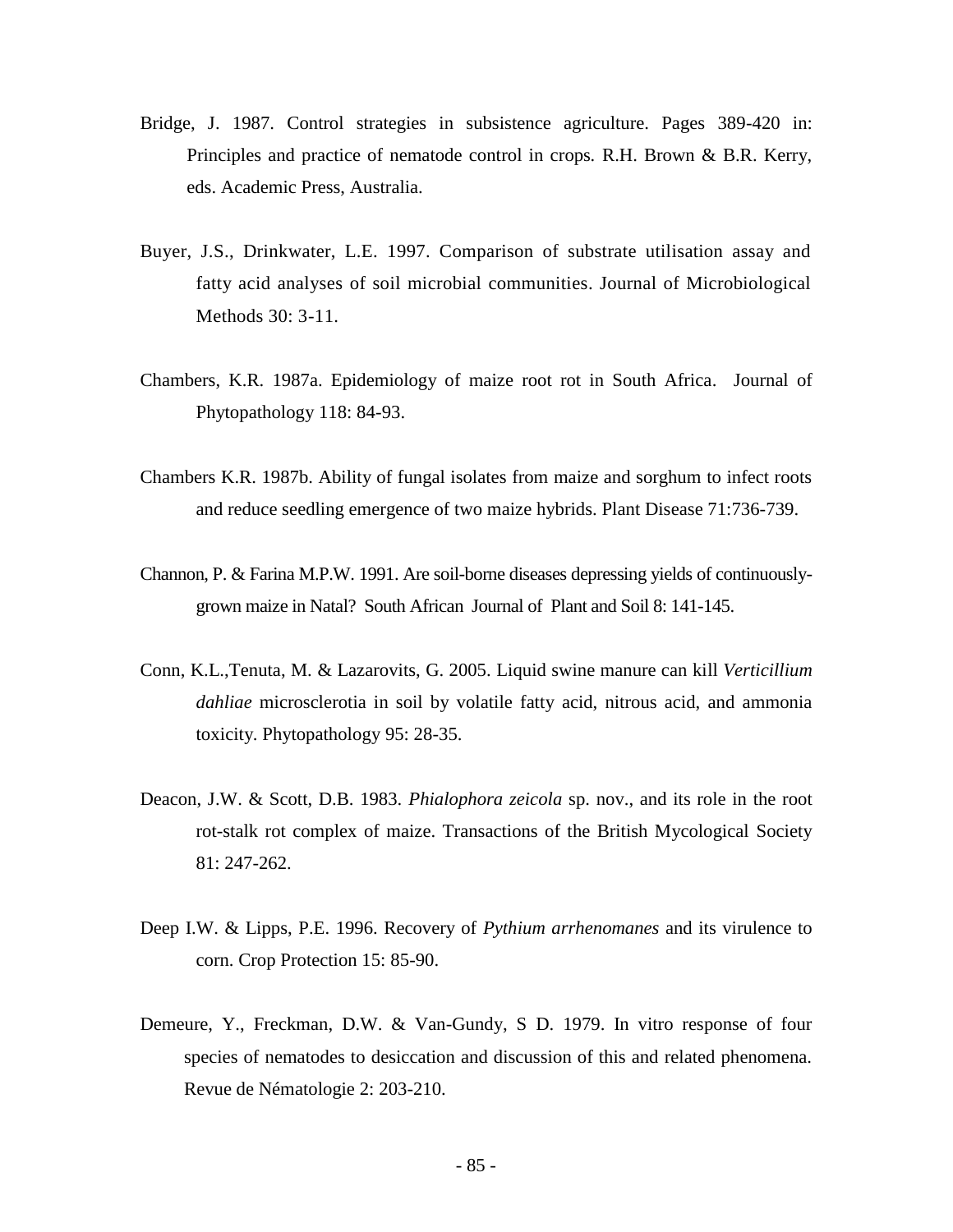- Deng, S.P. & Tabatabai, M.A. 1997. Effects of crop residue management on soil enzyme activities in soils. III. Phosphatases and arylsulphatase. Biology and Fertility of Soils 24: 141-146.
- Denman, S., Knox-Davies, PS., Calitz, F.J. & Lamprecht, S.C. 1995. Pathogenicity of *Pythium irregulare*, *P. sylvaticum* and *P. ultimum* to lucerne (*Medicago sativa*). Australasian Plant Pathology 24: 137-143.
- De Fede, K.L., Panaccione, D.G. and Sexstone, A.J. 2001. Characterization of dilution enrichment cultures obtained from size-fractionated soil bacteria by BIOLOG<sup>®</sup> community-level physiological profiles and restriction analysis of 16S rRNA genes. Soil Biology and Biochemistry 33: 1555-1562.
- De Waele, D. & Jordaan, E.M. 1988. Plant-parasitic nematodes on field crops in South Africa. 1. Maize. Revue de Nématogie 11: 65-74.
- Dick, R.P. 1984. Influence of long-term tillage and crop combinations on soil enzyme activities. Soil Science Society of American Journal 48: 569-574.
- Dick, R.P. 1992. A review: Long-term effects of agricultural systems on biochemical and microbial parameters. Agriculture, Ecosystems and Environment 40: 25-36.
- Dick, R.P. 1994. Soil enzyme activities as indicators of soil quality. Pages 107-124 in: Defining soil quality for a sustainable environment. J.W. Doran, D.C. Coleman, D.F. Bezdicek, & B.A. Stewart eds. SSSA Special Publication 35, Soil Science Society of America, Madison, WI.
- Dick, R.P. 1997. Soil enzyme activities as integrative indicators. Pages 121-156 in: Biological indicators of soil health. C.E. Pankhurst, B.M. Doube, & V.V.S.R. Gupta eds. CAB International, New York.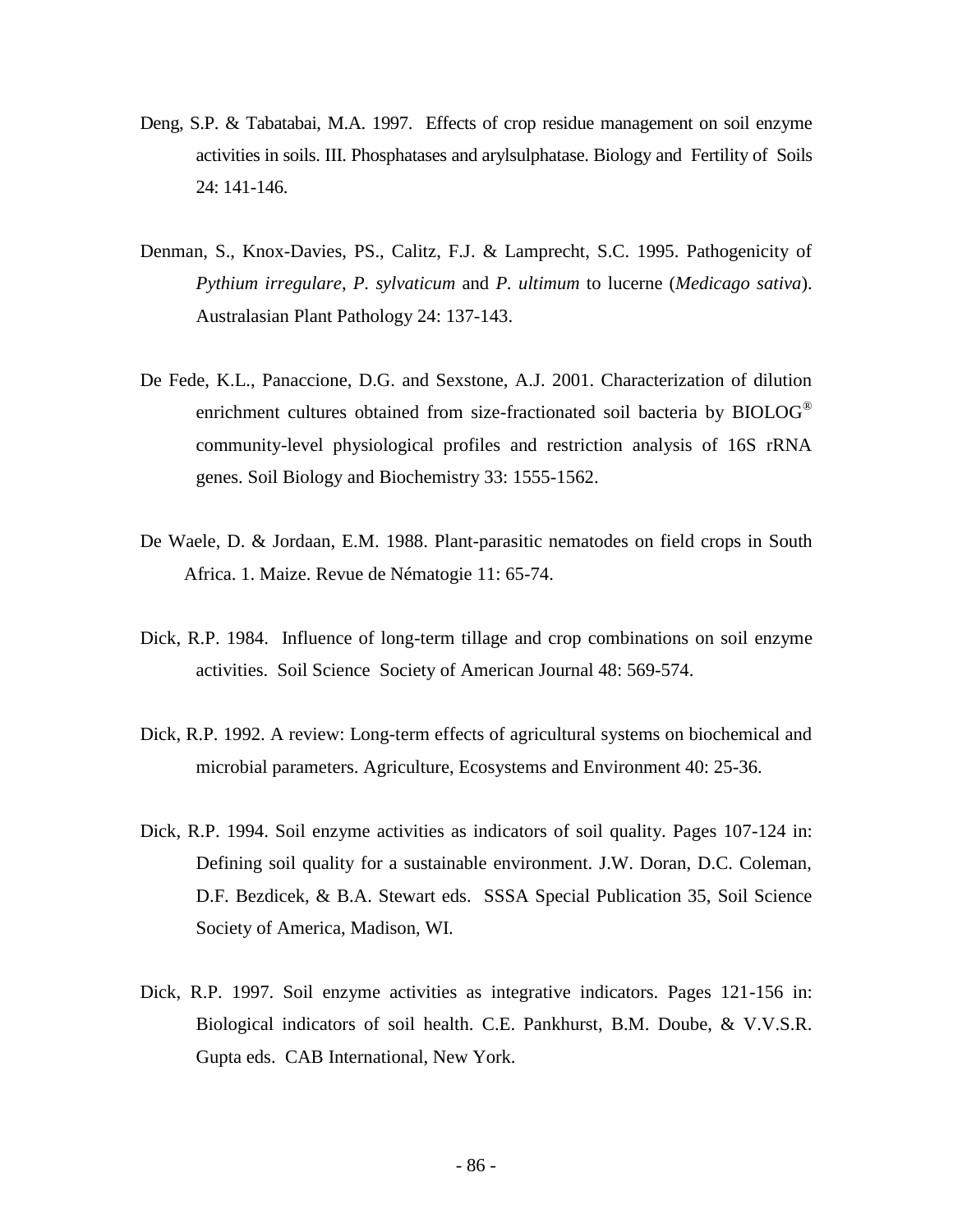- Dick, R.P., Breakwell, D.P., Turco, R.F. 1996. Soil enzyme activities and biodiversity measurements as integrative microbiological indicators. In: Doran, J.W., Jones, A.J. (Eds.), Methods for assessing soil quality, SSSA Special Publication 49, Soil Science Society of America, Madison, WI, pp 247-271.
- Dorrance, A.E., Berry, S.A., Boven, P. & Lipps, P.E. 2004. Characterization of *Pythium* spp. from three Ohio fields for pathogenicity on corn and soybean and metalaxyl sensitivity. Plant Health Progress 2004: 1-7.
- Du Plessis, J. 2003. Maize production. Department of Agriculture, Pretoria, South Africa.
- Du Toit, J.J. 1968. Root rot of young maize plants The causal fungi. South African Journal of Agricultural Science 11: 595-604.
- Du Toit, L.J., Kirby, H.W. & Pedersen, W.L. 1997. Evaluation of an aeropnics system to screen maize genotypes for resistance to *Fusarium graminearum* seedling blight. Plant Disease 81: 175-179.
- Eisenback, J.D. 1998. Glossary of plant nematology and related terms. CABI Publishing, Wallingford, United Kingdom.
- Elad, Y., Zvieli, Y. & Chet, I. 1986. Biological control of *Macrophomina phaseolina* (Tassi) Goid. by *Trichoderma harzianum*. Crop Protection 5: 288-292.
- Eno, C.F., Blue, W.G. & Good, J.M. 1955. The effect of anhydrous ammonia on nematodes, fungi, bacteria, and nitrification in some Florida soils. Soil Science Society of America Proceedings 19: 55-58.
- Farina, M.P.W. 2000. Don't ignore rotations. Subchapter 3.3.3, pages 1-7 in: A guide to no-till crop production in KwaZulu-Natal. A.Venter ed. ISBN 0-621-30095-0.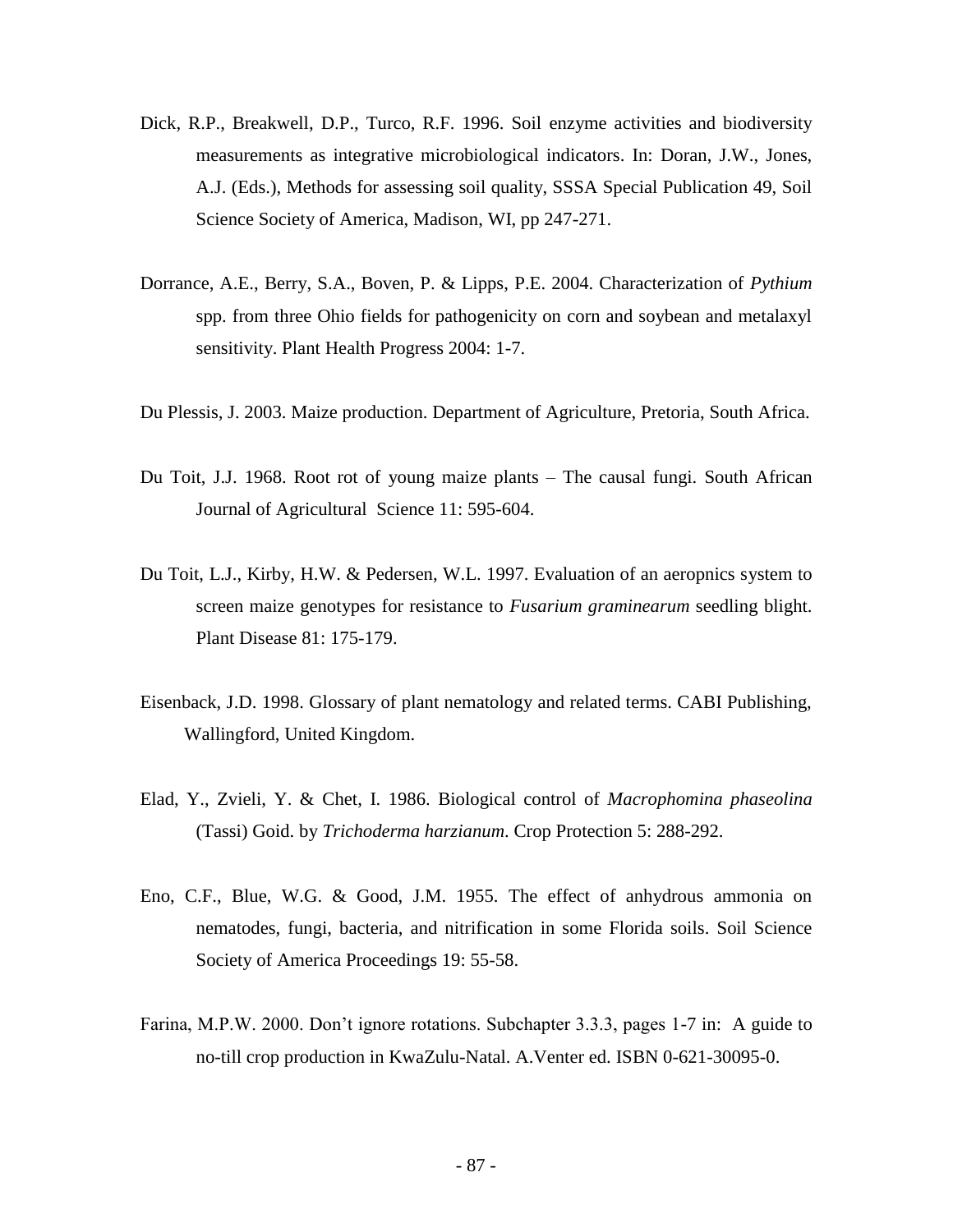- Farina, M.P.W. & Channon, P. 1988. Acid-subsoil amelioration. 1. A comparison of several mechanical procedures. Soil Science Society of America Journal 52: 169-174.
- Flett, B.C., McLaren, N.W. & Wehner, F.C. 1998. Incidence of ear rot pathogens under alternating corn tillage practices. Plant Disease 82: 781-784.
- Furstenberg, J.P. & Heyns, J. 1978. The effect of cultivation on nematodes. Part 1. *Rotylenchulus parvus*. Phytophylactica 10: 77-80.
- Garbeva, P., Van Veen, J.A., Van Elsas, J.D. 2004. Microbial diversity in soil: Selection of microbial populations by plant and soil type and implications for disease suppressiveness. Annual Review of Phytopathology. 42: 243-270.
- Garcia, C., Hernandez, T & Costa, F. 1994. Microbial activity in soils under Mediterranean environmental conditions. Soil Biology and Biochemistry 26: 1185-1191.
- Garcia, C., Hernandez, T., Roldan, A & Martin, A. 2002. Effect of plant cover decline on chemical and microbiological parameters under Mediterranean climate. Soil Biology and Biochemistry 34: 635-642.
- Garland, J.L. 1996. Patterns of potential C source utilization by rhizosphere communities. Soil Biology and Biochemistry 28: 223-230.
- Garland, J.L. & Mills, A.L. 1991. Classification and characterization of heterotrophic microbial communities on the basis of patterns of community-level sole-carbonsource utilization. Applied Environmental Microbiology 57: 2351-2359.
- Glazer, I. & Orion, D. 1983. Studies on anhydrobiosis of *Pratylenchus thornei*. Journal of Nematology 1983; 15: 333-338.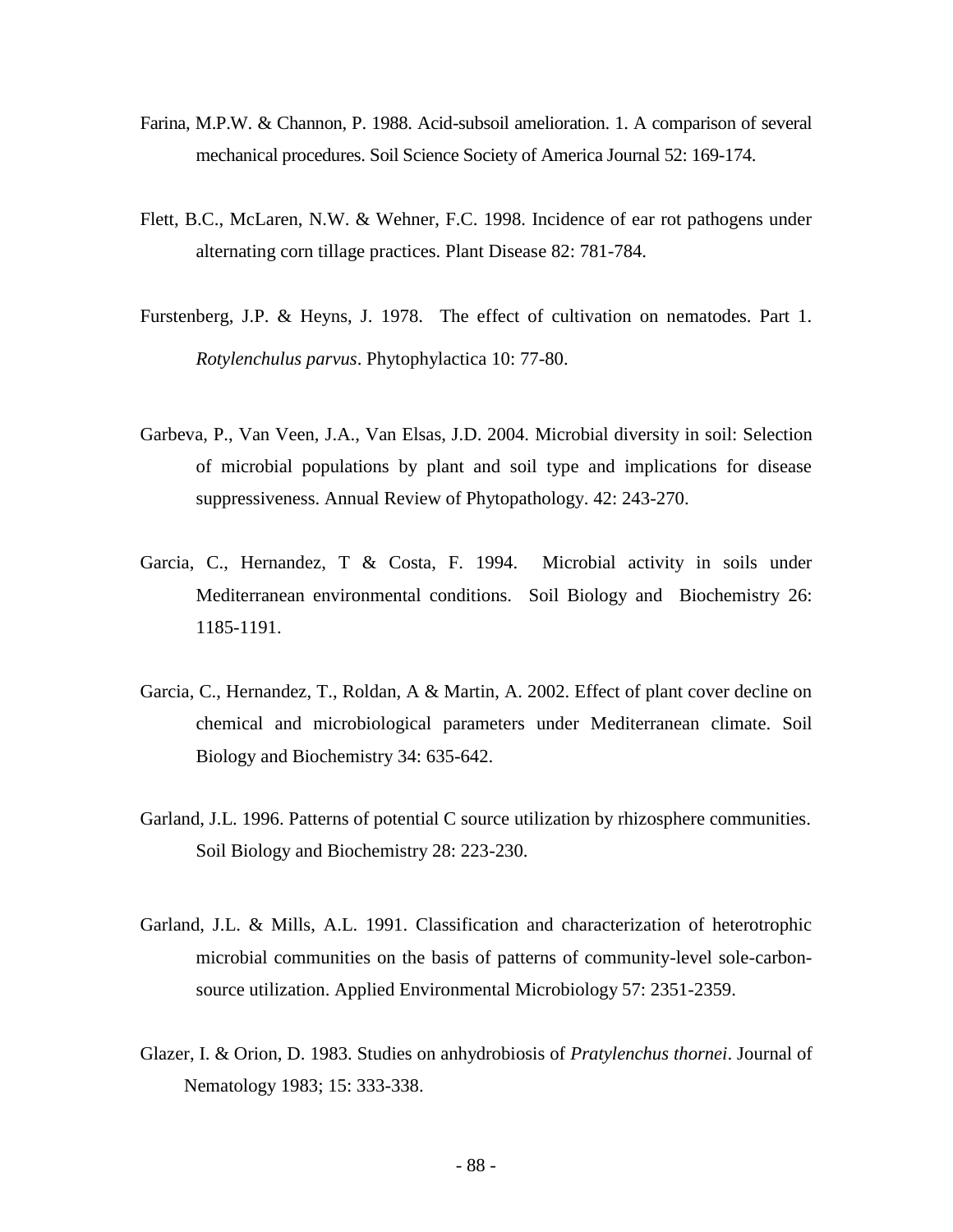- Griffiths, B.S., Ritz, K. & Wheatley, R.E. 1994. Nematodes as indicators of enhanced microbiological activity in a Scottish organic farming system. Soil Use and Management 10: 20-24.
- Graham, R.D. & Webb, M.J. 1991. Micronutrients and disease resistance and tolerance in plants. Pages 329-371 in: In Micronutrients in Agriculture,  $2<sup>nd</sup>$  ed, SSSA Book Series, no.4, Madison WI, USA.
- Havlin, J.l., Beaton, J.D., Tisdale, S.L & Nelson, W.R. 1999. Soil Fertility and Fertilizers. Pages 86-153. Prentice Hall, Incorporated, Upper Saddle River, NJ.
- Haycock, P.P.J., Woods, S.R., Grove, I.G. & Hare, M.C. 2006. Chemical control of nematodes. Pages 392-410 in: Plant Nematology. R.N. Perry & M. Moens, eds. CABI, Wallingford, United Kingdom.
- Hellinga, J.H., Bouwman, J.J., Scholte, K. & s'Jacob, J.J. 1983. Causes of root rot in maize on sandy soil. Netherlands Journal of Plant Pathology 89: 229-237.
- Hornby, D. & Ullstrup, A.J. 1967. Fungal populations associated with maize roots. Composition and comparisons of mycofloras from genotypes differing in root rot resistance. Phytopathology 57: 869-875.
- Howard, D.D., Chambers, A.Y. & Lessman, G.M. 1998. Rotation and fertilization effects on corn and soybean yields and soybean cyst nematode populations in a no-tillage system. Agronomy Journal 90: 518-522.
- Huber, D.M. 1989. The role of nutrition in the take-all disease of wheat and other small grains. Pages 46-74 in: Soilborne Plant Pathogens. Management of Diseases with Macro-and Micro-elements. A.W. Engelhard ed. APS Press, St Paul, Minnesota.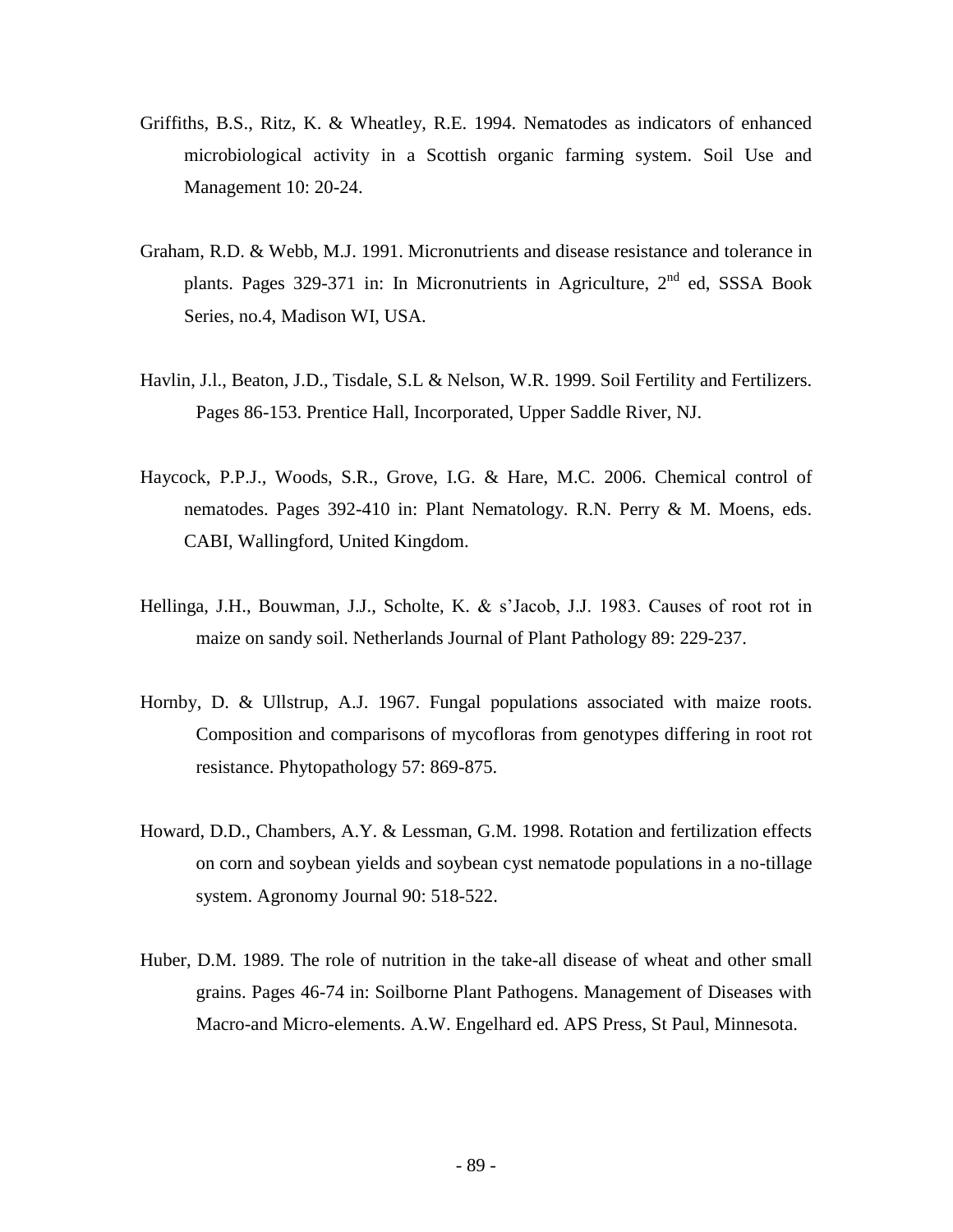- Huber, D.M. 1991. The use of fertilizers and organic amendments in the control of plant diseases. Pages 405-494 in: Handbook of Pest Management in Agriculture, vol. 1, 2<sup>nd</sup> ed, D, Pimentel (ed), CRC Press, Boca Raton, FL.
- Inomoto, M.M., Motta, L.C.C., Machado, A.C.Z. & Sazaki, C.S.S. 2006. Reaçãp de dez cobeturas vegetais a *Pratylenchus brachyurus*. Nematologia Brasileira30: 151-157.
- Jackson, T. 2005. Managing corn nematodes common to Nebraska. Crop Watch July 2005. [http://cropwatch.unl.edu].
- Johnson, A.W. 1975. Resistance of sweet corn cultivars to plant-parasitic nematodes. Plant Disease Reporter 59: 373-376.
- Jordan, D., Kremner, R.J., Bergfield, W.A., Kim, K.Y. & Cacnio, V.N. 1995. Evaluation of microbial methods as potential indicators of soil quality in historical agricultural fields. Biology and Fertility of Soils 19: 297-302.
- Kandeler, E., Gerber, H. 1988 Short-term assay of soil urease activity using colorimetric determination of ammonium. Biology and Fertility of Soils 6: 68 – 72.
- Kandji, S.T., Ogol, C.K.P.O. & Albrecht, A. 2003. Crop damage by nematodes in improvedfallow fields in western Kenya. Agroforestry Systems 57: 51-57.
- Khan, S.W. 1970. Enzymatic activity in a gray wooded soil as influenced by cropping systems and fertilizers. Soil Biology and Fertility 2: 137-139.
- Keetch, D.P. 1989. A perspective of plant nematology in South Africa. South African Journal of Scienc*e* 85: 506-508.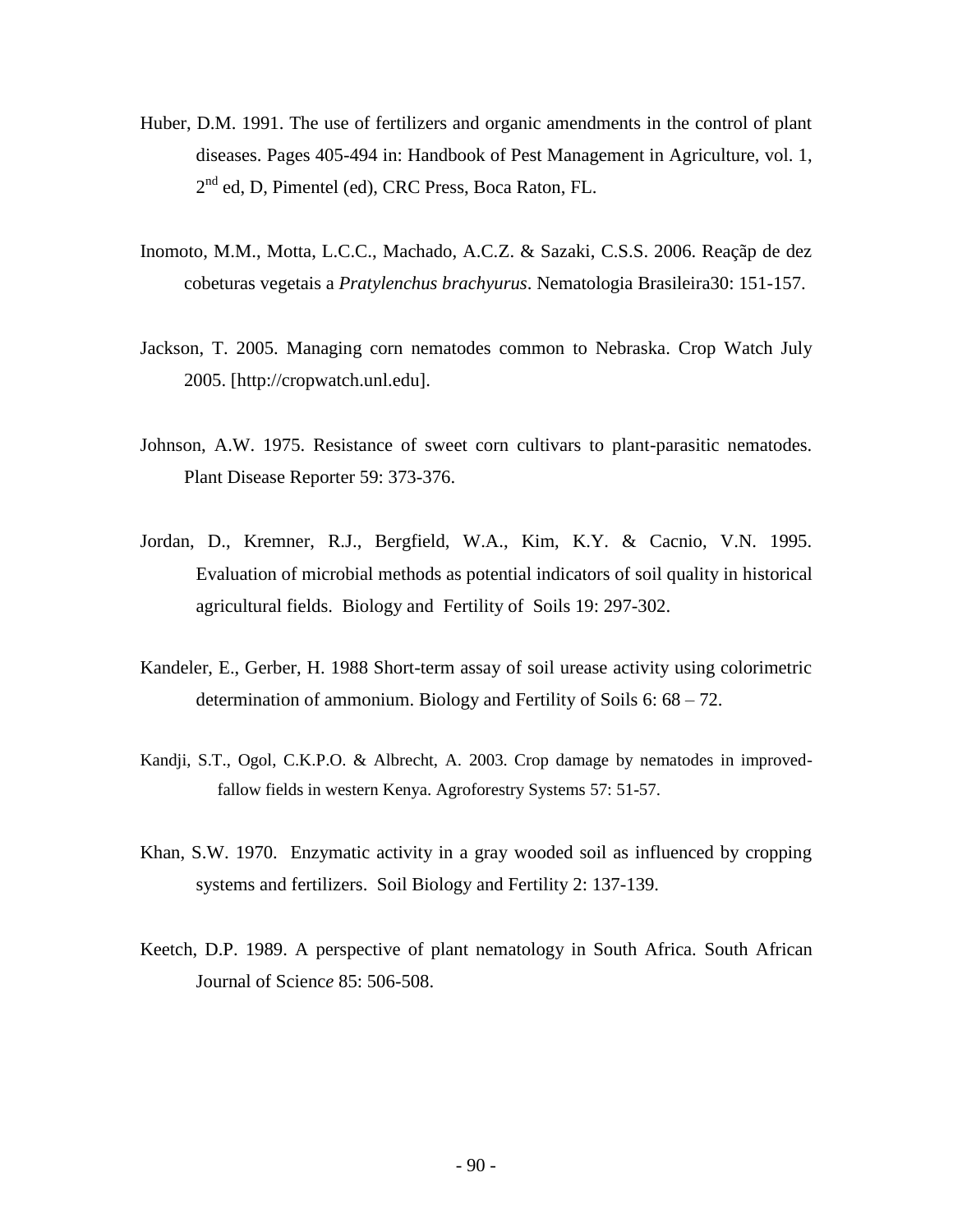- Keetch, D.P. & Milne, D.L. 1982. The control of plant-parasitic nematodes. Pages 113- 129 in: Nematology in Southern Africa. D.P. Keetch & J. Heyns, eds. Science Bulletin No. 400. Department of Agriculture and Fisheries, Pretoria, South Africa.
- Kleynhans, K.P.N. 1997. Collecting and preserving nematodes. Manual for a SAFRINET course in practical Nematology. SAFRINET, the Southern African (SADC) LOOP of BioNet-INTERNATIONAL, Pretoria.
- Kleynhans, K.P.N., Van Den Berg, E., Swart, A., Marais, M. & Buckley, N.H. 1996. Plant nematodes in South Africa. Plant Protection Research Institute Handbook No. 8. ARC-Plant Protection Research Institute, Pretoria.
- Krüger, W. 1970. Würzel und stammfaule bei mais. II. Würzelfaule verunsackerend organismen im 'maiz-dreieck' Sudafrikas. Phytopathologische Zeitschrift 67: 345-351.
- Krüger, W. & Speakman, J.B. 1997. Crop rotation studies with regard to root and stem base rots in wheat and root rots in maize. Mitteilungen aus der Biologischen Bundesanstalt für Land und Forstwirtschaft Berlin Dahlem 261:129 (Abstr.).
- Kumar, M & Agarwal, V.K. 1998. Effect of fungicidal seed treatment on seedling vigour of maize. Seed Research 26: 147-151.
- Lamprecht, S. C. 2007. Effect of crop rotation on crown and root rot severity of maize in rotation systems at Vaalharts. Report to ARC-GCI.
- Lamprecht, S.C., Farina, M.P.W., Habig, J.H., Thibaud, G.R., & Bloem, J.F. 2006. The role and importance of soilborne diseases in yield depression of maize. Report to No-till club, KZN, and Maize Trust.
- Lipps, P.E. & Deep, I.W. 1991. Influence of tillage and crop rotation on yield, stalk rot and recovery of *Fusarium* and *Trichoderma* spp. from corn. Plant Disease 75: 828-833.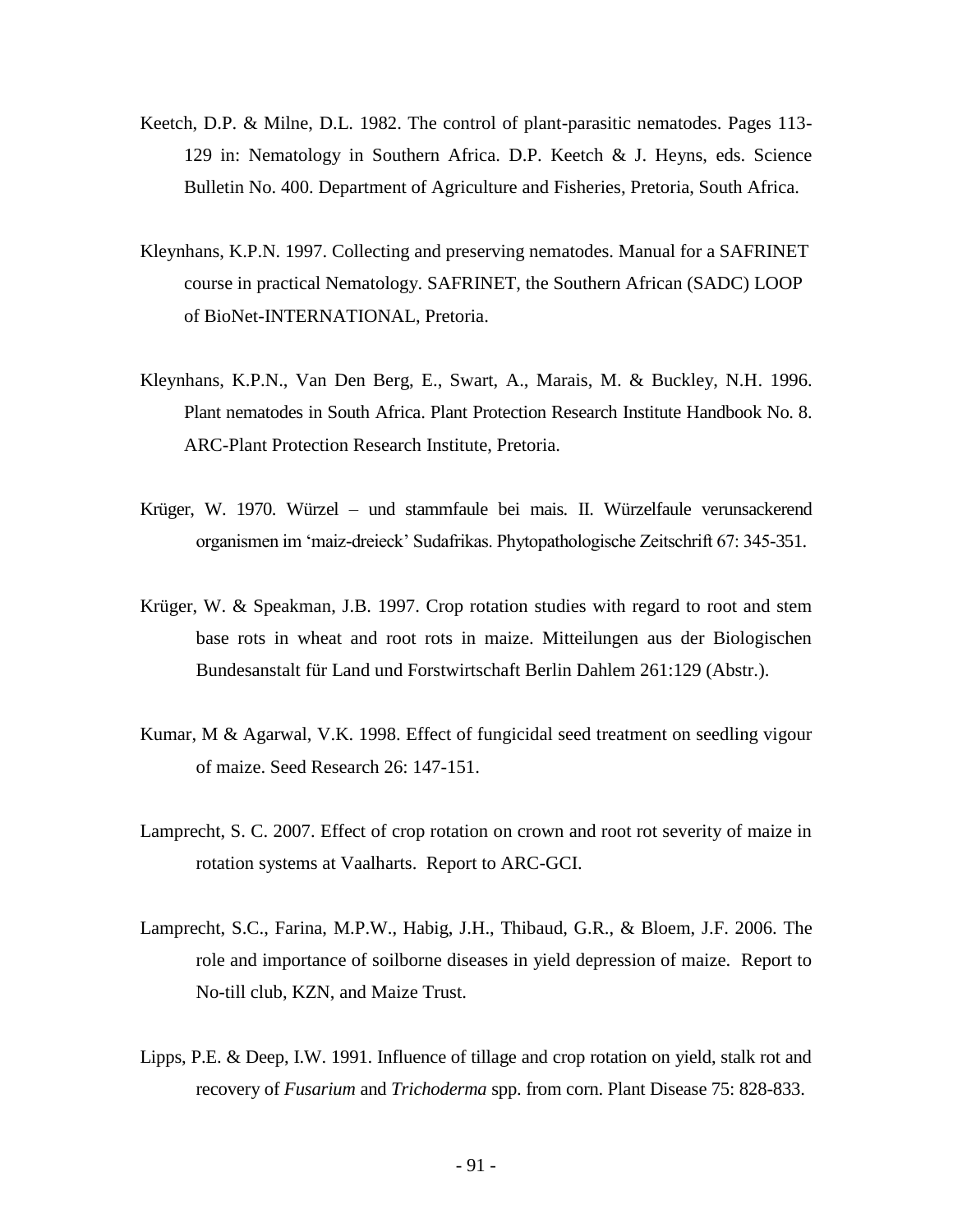- Magurran, A.E. 1988. Ecological diversity and its measurement. Princeton University Press, Princeton, New Jersey, pp. 179.
- Marais, M. & Swart, A. 2007. Plant nematodes in South Africa. 8. Bizana, Lusikisiki and Port St Johns area, Eastern Cape Province. African Plant Protection 13: 16-27.
- Mannering, J.V. & Griffiths, D.P. 2000. Value of crop rotation under various tillage systems. Subchapter 3.3.1, pages 1-5 in: A guide to no-till crop production in KwaZulu-Natal. A. Venter ed. ISBN 0-621-30095-0.
- Marasas, W.F.O., Nelson, P.E. & Toussoun, T.A. 1984. Toxigenic *Fusarium* species: Identity and Mycotoxicology. The Pennsylvania State University Press, Pennsylvania.
- Martens, D.A., Johanson, J.B. & Frankenberger, W.T. Jr. 1992. Production and persistence of soil enzymes with repeated additions of organic residues. Soil Science 153: 53-61.
- Martin, G.C. Way, J.J. & Armstrong, A.M. 1975. Soil fumigation and the control of *Pratylenchus* spp. and other plant parasitic nematodes affecting maize production in Rhodesia. Paper presented at the second Symposium of the Nematological Society of Southern Africa, Stellenbosch, April 1975.
- McCormick, S. 2003. The role of DON in pathogenicity. Pages 165-183 in: Fusarium Head Blight of Wheat and Barley. K.L. Leonard and W.R. Bushell eds. APS Press, Minnesota.
- McDonald, A.H. & De Waele, D. 1987. Control strategies against nematode pests on maize. Proceedings of the  $7<sup>th</sup>$  South African maize Breeding Symposium 1986. Technical Communication No 212. Department of Agriculture and Water Supply, Pretoria, South Africa.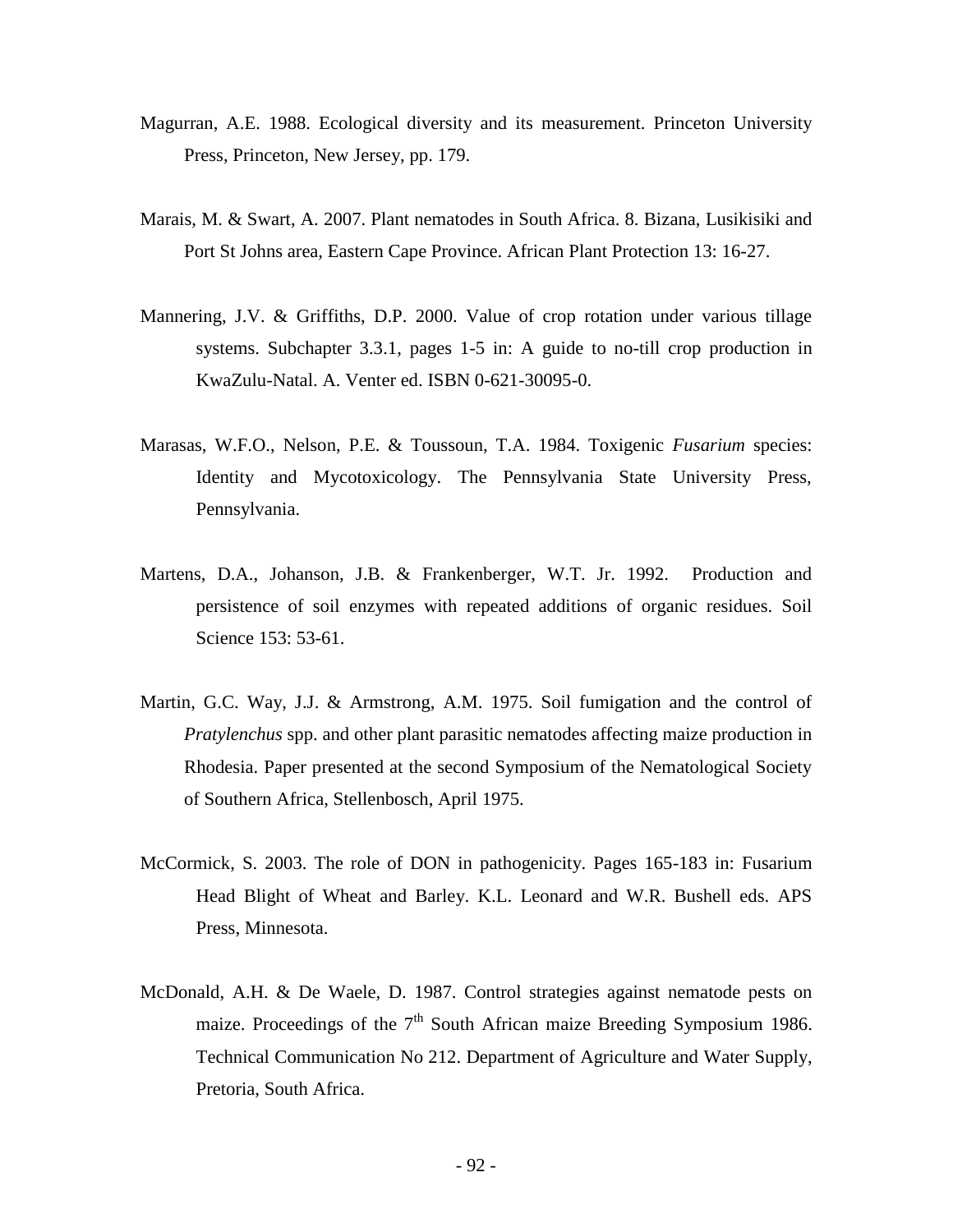- McDonald, A.H., Lui's, J.H. Loots, G.L. & De Waele, D. 1987. Chemical control of lesion nematodes (*Pratylenchus* spp.) on maize in South Africa*.* Phytophylactica 19: 479-483.
- McDonald, A.H. & Nicol, J.M. 2005. Nematode parasites of cereals. Pages 131-191 in: Plant parasitic nematodes in subtropical and tropical agriculture, second edition. M. Luc, R.A. Sikora & J. Bridge, eds. CABI Publishing, Wallingford, United Kingdom.
- McFadden, A.G. & Sutton, J.C. 1975. Relationships of populations of *Trichoderma* spp. in soil to disease in maize. Canadian Journal of Plant Science 55: 579-586.
- McLaughlin, A. & Mineau, P. 1995. The impact of agricultural practices on biodiversity. Agriculture, Ecosystems & Environment 55: 201-212.
- McSorley, R. & Gallaher, R.N. 1993. Effect of crop rotation and tillage on nematode densities in tropical corn. Journal of Nematology (Supplement*)* 25: 814-819.
- Miller, R.E. 1964. A root rot complex of field maize: Symptomatology, sequence of fungi involved and the effect of corn root exudation on these fungi. Dissertation Abstracts 24: 3921.
- Miller, M. & Dick, R.P. 1995a. Dynamics of soil C and microbial biomass on whole soil aggregates in two cropping systems. Applied Soil Ecology 2: 253-261.
- Miller, M. & Dick, R.P. 1995b. Thermal stability and activities of soil C enzymes as influenced by crop rotations. Soil Biology and Biochemistry 27: 1161-1166.
- Moreno-González, J., Andrés Ares, J.L., Alonso Ferro, R. & Campo Ramírez, L. 2004. Genetic and statistical models for estimating genetic parameters of maize seedling resistance to *Fusarium graminearum* Schwabe root rot. Euphytica 137: 55-61.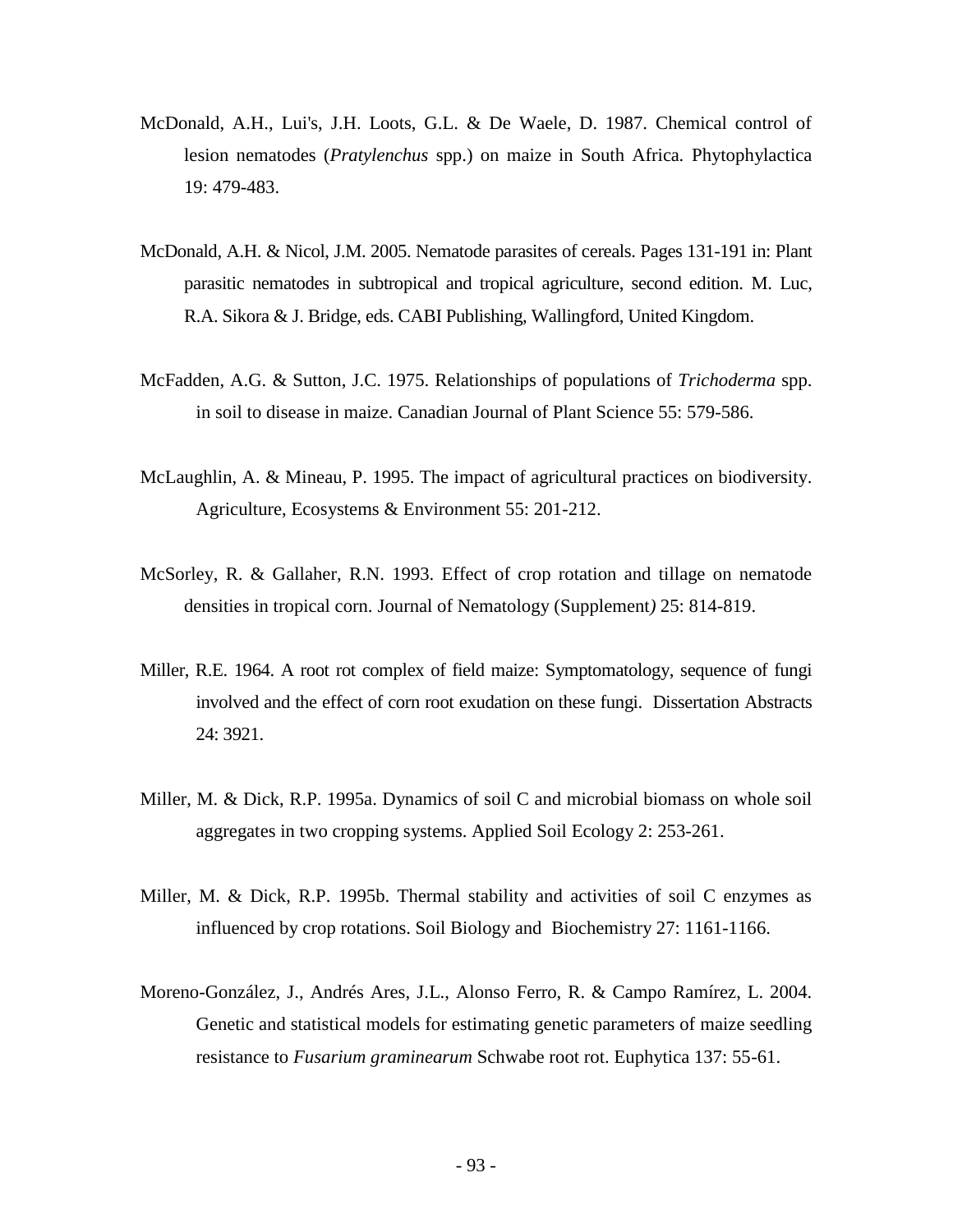- Munkvold, G.P. & O'Mara, J.K. 2002. Laboratory and growth chamber evaluation of fungicidal seed treatments for maize seedling blight caused by *Fusarium* species. Plant Disease 86: 143-150.
- Nel, A., Krause, M. & Khelawanlall, N. 2003. A guide to the control of plant diseases. Department of Agriculture, Republic of South Africa.
- Netscher, C. & Seinhorst, J.W. 1969. Propionic acid better than acetic acid for killing nematodes. Nematologica15: 286.
- Niblack, T. 2007 iTime to sample for nematodes in at-risk corn fields. The Bulletin 12, Article 6, June 15, 2007. [http://www.ipm.uiuc.edu/bulletin/article.php?issueNumber=12&issueyear=2007&article=6].
- Olowe, R. & Corbett, D.C.M. 1976. Aspects of the biology of *Pratylenchus brachyurus* and P. *zeae*. Nematologica 22: 202-211.
- Osborne, L., Smolik, J. & Osborne, S. 2004. Nematode community dynamics in no-till crop rotations for the northern Great Plains [Abstract]. Joint meeting of the ASA, CSSA, SSSA with the Canadian Society of Soil Science, October 31- November 4, 2004. [http://www.ars.usda.gov/research/publications/publications.htm?SEQ\_NO\_11 5=16688].
- Palmer, L.T. & Kommedahl, T. 1969. Root-infecting *Fusarium* species in relation to rootworm infestations in corn. Phytopathology 59: 1613-1617.
- Palmer, L.T. & McDonald, D.H. 1974. Interaction of *Fusarium* spp. and certain plant parasitic nematodes on maize. Phytopathology 64; 14-17.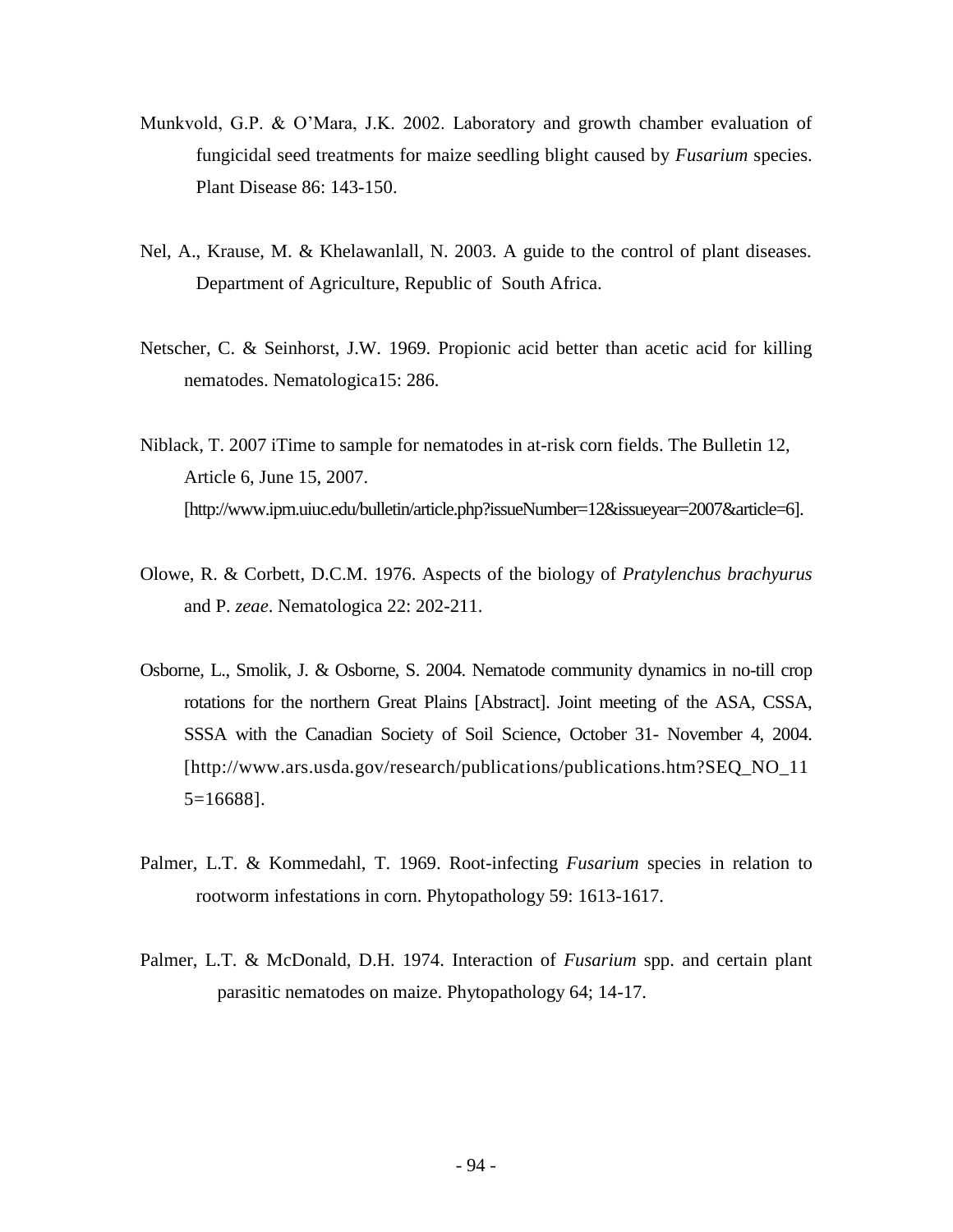- Palojärvi, A., Sharma, S., Rangger, A., Von Lutzow, M., Insam, H. 1997. Comparison of BIOLOG® and Phospholipid Fatty acid patterns to detect changes in microbial community. In: Insam, H., Rangger, A. (Eds.), Microbial Communities – Functional versus Structural Approaches. Springer-Verlag, Berlin, Heidelberg, Germany, pp. 37-48.
- Pankaj, S.H.K., Gaur, H.S. & Singh, A.K. 2006. Effect of zero tillage on the nematode fauna in a rice-wheat cropping system. Nematologia Meditteranea 34: 175-178.
- Pankhurst, C.E. & Lynch, J.M. 1995. The role of soil microbiology in sustainable intensive agriculture. Advances in Plant Pathology. 11: 229-247.
- Paterson, A. 2007. No-till farming. The Witness, Aug. 17.
- Pioli. R.N., Mozzoni, L. & Morandi, E.N. 2004. First report of pathogenic association between *Fusarium graminearum* and soybean. Plant Disease 88: 220.
- Ramsey, M.D. 1990. Etiology of root and stalk rots of maize in north Queensland. Disease development and associated fungi. Australasian Plant Pathology 19: 2-12.
- Rao, B. Schmitthenner, A.F., Caldwell, R. & Ellett, C.W. 1978. Prevalence and virulence of *Pythium* species associated with root rot of corn in poorly drained soil. Phytopathology 68: 1557-1563.
- Riekert, H.F. 1996a. Greenhouse assessment of maize growth yield response to nematode control with aldicarb. African Crop Science Journal 4: 471-475.
- Riekert, H.F. 1996b. Economic feasibility of nematode control in dryland maize in South Africa. African Crop Science Journal 4: 477-481.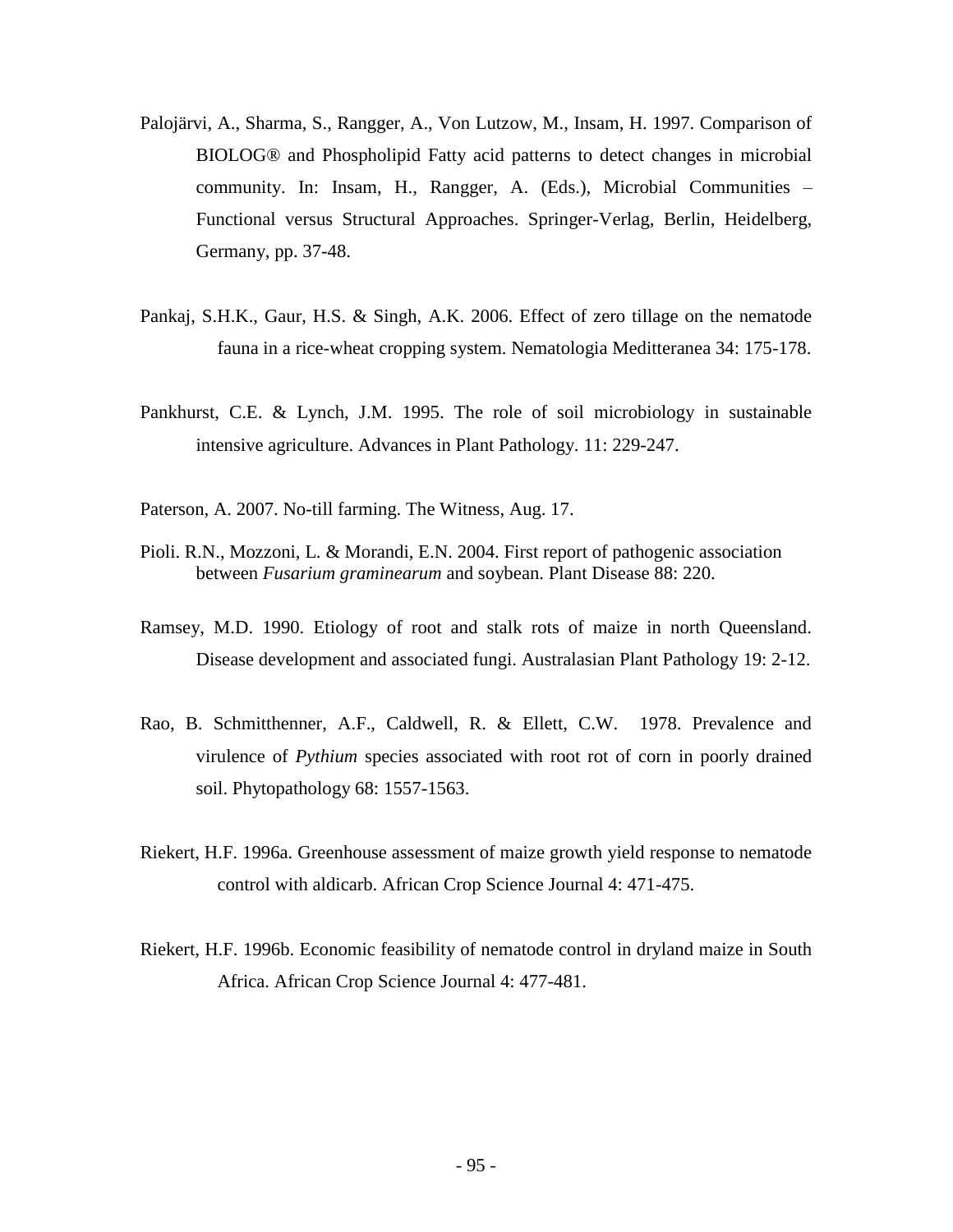- Ritz, K., McHugh, M. & Harris, J. 2003. Biological diversity and function in soils: contemporary perspectives and implications in relation to the formulation of effective indicators. Pages 1-11 in: OECD expert meeting on soil erosion and soil biodiversity indicators. Rome, March 2003.
- Roper, M.M. & Gupta, V. 1995. Management practices and soil biota. Australian Journal of Soil Research 33: 332-339.
- Schaafsma, A.W., Tamburic-Ilincic, L. & Hooker, D.C. 2005. Effect of previous crop, tillage, field size, adjacent crop, and sampling direction on airborne propagules of *Gibberella zeae*/*Fusarium graminearum* head blight severity and deoxynivalenol accumulation in winter wheat. Canadian Journal of Plant Pathology 27: 217-224.
- Scholte, K. 1987. Relationship between cropping frequency, root rot and yield of silage maize on sandy soils. Netherlands Journal of Agricultural Science 35: 473-486.
- Scott, D.B. 1982. Wortel- en stamvrot van mielies. Department of Agriculture and Fisheries, RSA, Technical Communication no. 118: 1-6.
- Scott, D.B., Kilian, W.H. & Miles, W.S. 1992. Influence of crop production practices on *Pythium* infections and yield of winter wheat in fumigated and non-fumigated soil. South African Journal of Plant and Soil 9: 14-18.
- Shepherd, J.A. 1977. Hosts of non-gall-forming nematodes associated with tobacco in Rhodesia. Rhodesian Journal of Agricultural Research 15: 95-97.
- Smit, E. 1998. Complex of root infecting fungi isolated from maize grown under various tillage practices. South African Journal of Plant and Soil 15: 116-120.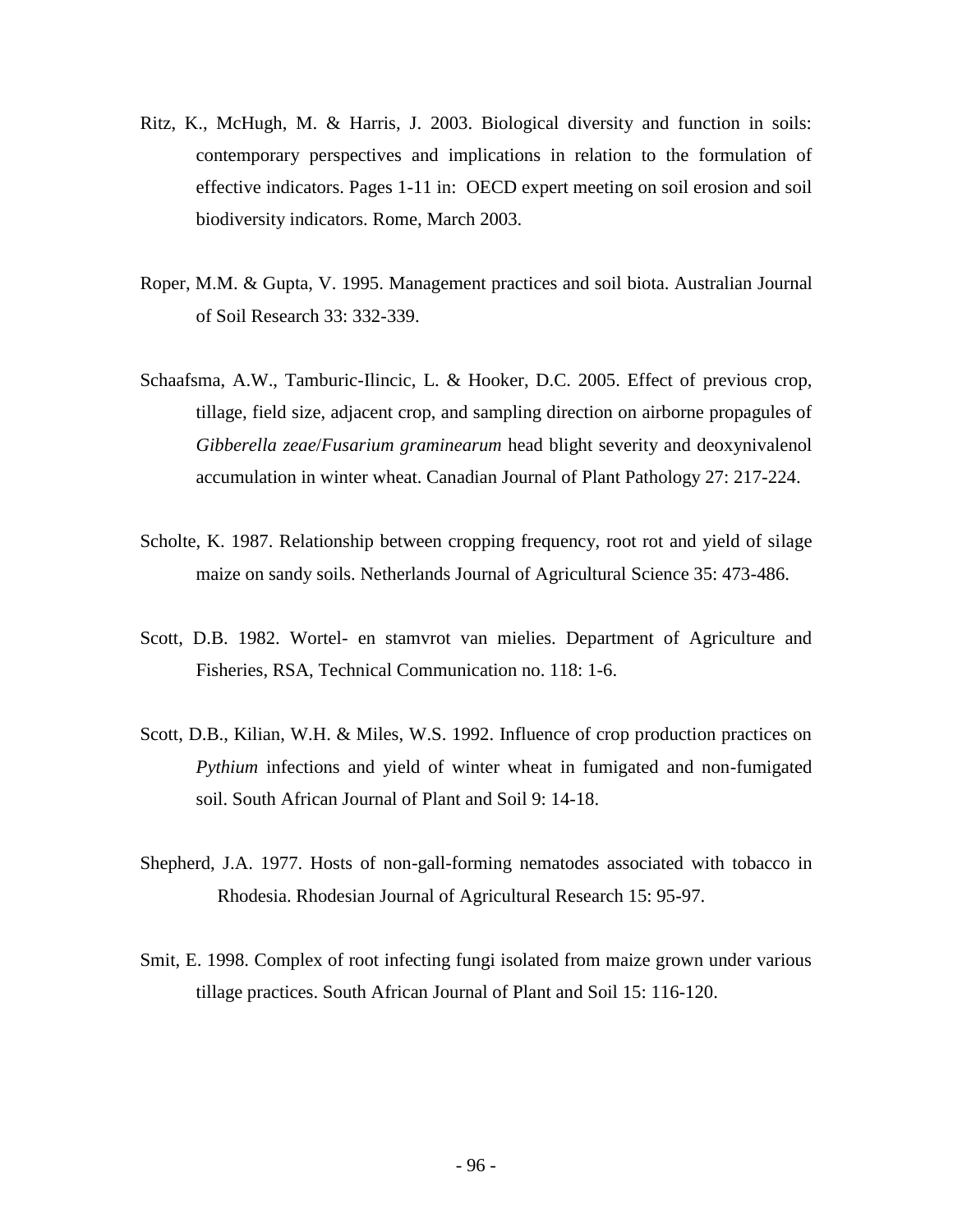- Smit, E., Van Rensburg, G.D.J. & Rijkenberg, F.H.J. 1997. Number of isolates of maize root fungi in different crop rotation systems. South African Journal of Plant and Soil 14: 127-130.
- Srobarova, -A. & Eged, -S. 2005. *Trichoderma* and sulphoethyl glucan reduce maize root rot infestation and fusaric acid content. Plant, Soil and Environment 51: 322-327.
- Sumner, D.R. & Bell, D.K. 1982. Root diseases induced in corn by *Rhizoctonia solani* and *Rhizoctonia zeae*. Phytopathology 72: 86-91.
- Sumner, D.R. & Dowler, C.C. 1983. Herbicide, planting date and root disease interactions in corn. Plant Disease 67: 513-517.
- Sumner, D.R., Hall, M.R., Gay, J.D., MacDonald, G. Savage, S.I. & Bramwell, R.K. 2002. Root diseases, weeds, and nematodes with poultry litter and conservation tillage in a sweet corn snap bean double crop. Crop Protection 21: 963-972.
- Taylor, D.P. 1961. Biology and host-parasite relationships of the spiral nematode, *Helicotylenchus microlobus*. Proceedings of the Helminthological Society of Washington 28: 60-66*.*
- Tenuta, M. & Lazarovits, G. 2002. Ammonia and nitrous acid from nitrogenous amendments kill the microsclerotia of *Verticillium dahliae.* Phytopathology 92: 255-264.
- Todd, T.C. 1991. Effects of cropping regime on populations of *Belonolaimus* sp. and *Pratylenchus scribneri* in sandy soil*.* Journal of Nematology (Supplement) 23: 646-651.
- Townshend, J. L. 1987. Anhydrobiosis in *Pratylenchus penetrans* and *Tylenchorhynchus* n.sp. in cultivated soils cropped to winter rye. Journal of Nematology 19: 164-171.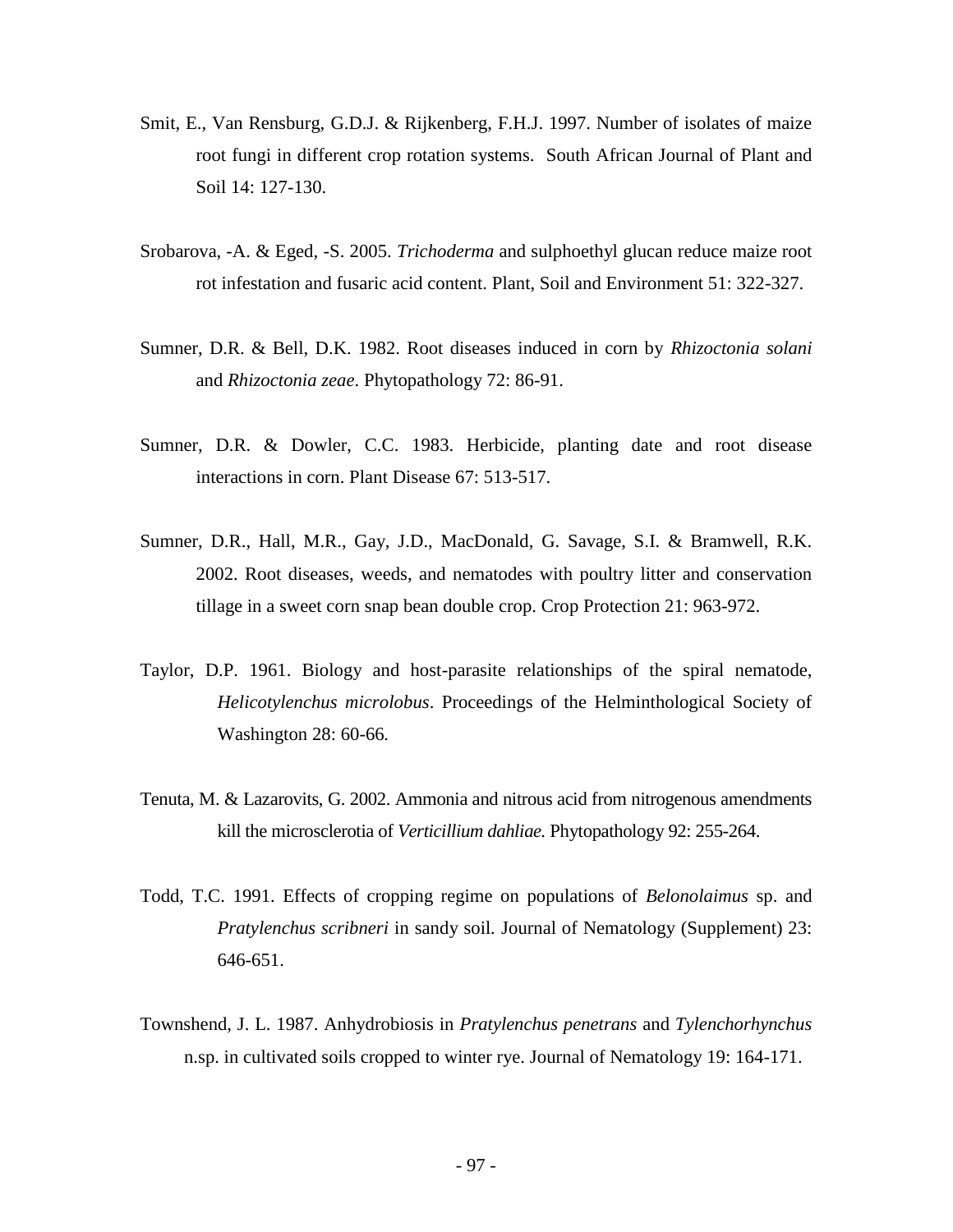- Turner, B.L., Hopkins, D.W., Haygarth, P.M. & Ostle, N. 2002. Glucosidase activity in pasture soils. Applied Soil Ecology 20: 157-162.
- Unger, P.W. 1992. Conservation tillage systems. Advanced Soil Science 13: 27-68.
- Van den Berg, E. 1978. The genus *Rotylenchulus* Linford & Oliveira, 1940 (Rotylenchulinae: Nematoda) in South Africa. Phytophylactica 10: 57-64.
- Van Wyk, P.S., Scholtz, D.J. & Marasas, W.F.O. 1988. Protection of maize seedlings by *Fusarium moniliforme* against infection by *Fusarium graminearum* in soil. Plant and Soil 107: 251-257.
- Verstraete, W. and Voets, J.P. 1977. Soil microbial and biochemical characteristics in relation to soil management and fertility. Soil Biology and Biochemistry 9: 253-258.
- Walters, M.C. 1979. Present status of knowledge of nematode damage and control in South Africa*.* Technical Communication No 152. Department of Agricultural Technical Services, Pretoria, South Africa.
- Wang, H. & Davis, R.M. 1997. Susceptibility of selected corn cultivars to seedling disease pathogens and benefits of chemical seed treatments. Plant Disease 81: 1085-1088.
- Warren, H.L. & Kommedahl, T. 1973. Prevalence and pathogenicity to corn of *Fusarium* species from corn roots, rhizoshere, residues and soil. Phytopathology 63: 1288-1290.
- White, D.G. 1999. Compendium of corn diseases.  $3<sup>rd</sup>$  Ed. APS Press, The American Phytopatholohy Society, Minnesota.